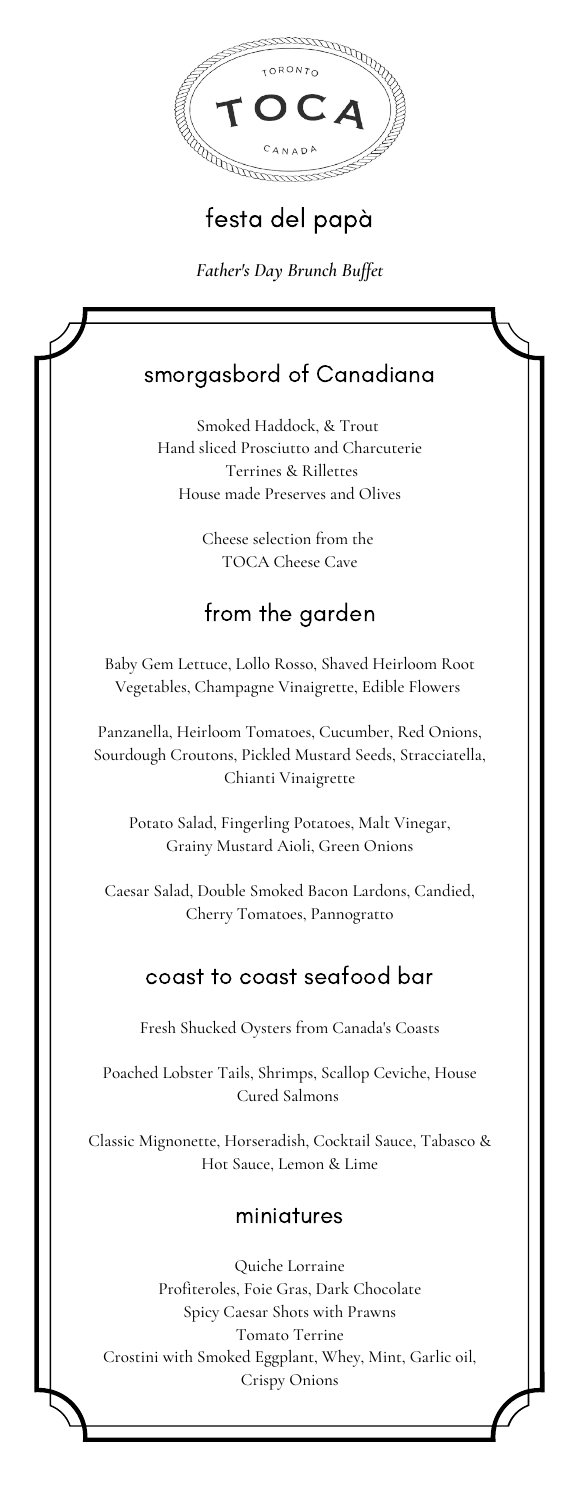

# festa del papà

*Father's Day Brunch Buffet*

### from the oven

Margherita Flat Bread, Tomato, Buffalo Mozzarella Stracciatella, Fresh Basil Pesto

Bianca Flat Bread, Truffle Béchamel, Mixed Wild Mushrooms, Goat Curd

### breakfast market

Eggs Benedict, Saffron Hollandaise Scrambled Huevos Rancheros Smoked Bacon & Breakfast Sausage Banana Bread French Toast, Candied Walnuts Buttermilk Pancakes

#### soup

Smoked Tomato Bisque

#### carving station

Coffee Crusted Prime Rib Roast Horseradish, Pan Jus, Dijon Mustard

Porchetta, Salsa Verde, Grainy Mustard

Beer Can Chickens, Marinated in TOCA Lager Brine TOCA BBQ Sauce